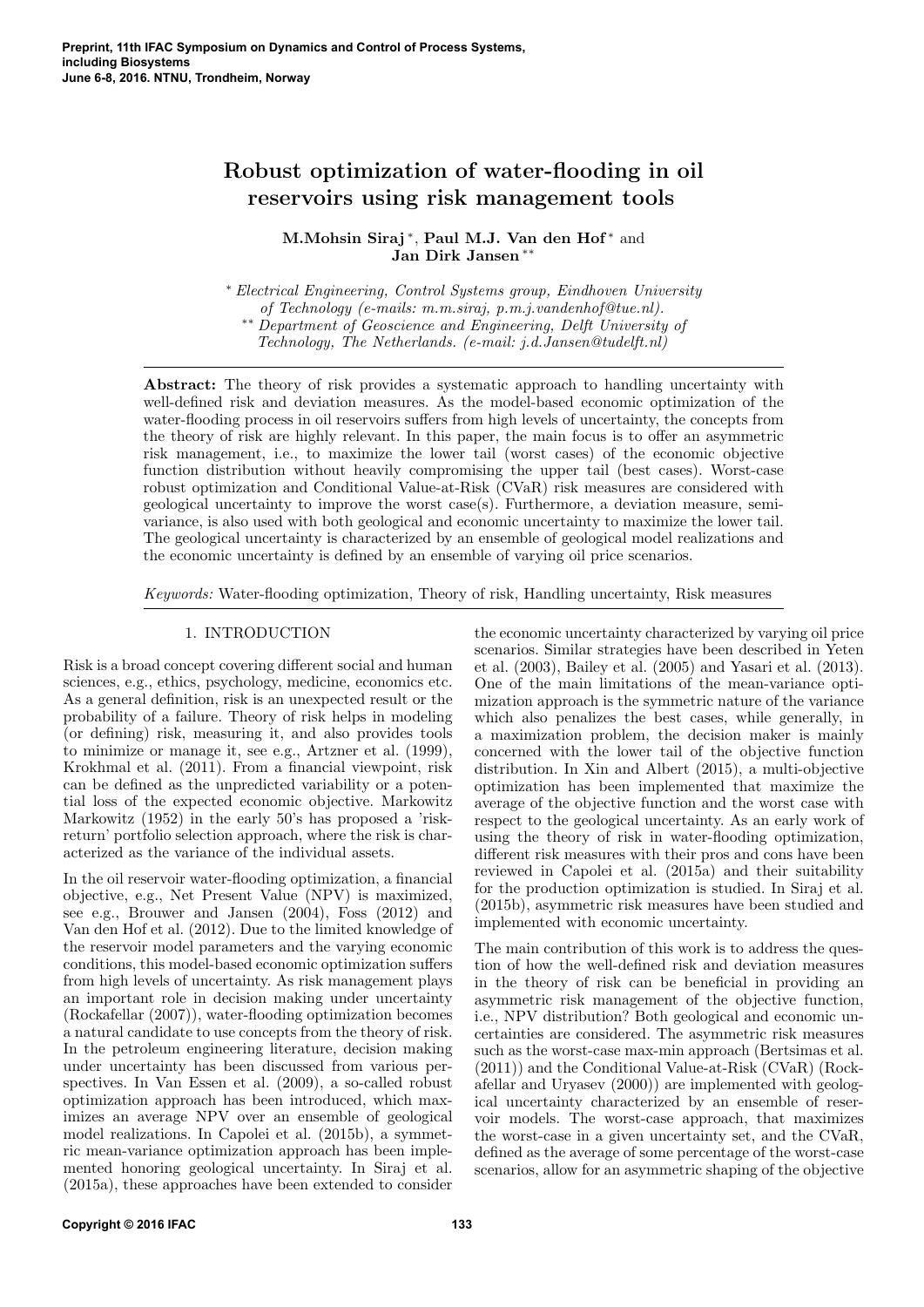function distribution. The asymmetric deviation measure, semi-variance, originally proposed in Markowitz (1952), provides a measure for the return being below the expected return. It is also considered and implemented with both geological and economic uncertainties. The economic uncertainty is characterized by an ensemble of varying oil prices.

The paper is organized as follows: In the next section, uncertainty in model-based economic optimization of the water-flooding process is explained. In Section 3, the worst-case optimization approach is presented with a simulation example. CVaR optimization with a simulation example under geological uncertainty is presented in Section 4. Section 5 discusses the Semi-variance approach in detail with a simulation example with both geological and economic uncertainty. Finally the conclusions of the presented results are given in Section 6.

## 2. UNCERTAINTY IN WATER-FLOODING OPTIMIZATION

Water-flooding involves the injection of water in an oil reservoir to increase oil production. NPV, as an objective for the dynamic optimization of the water-flooding process, can be mathematically represented in the usual fashion as:

$$
J = \sum_{k=1}^{K} \left[ \frac{r_o \cdot q_{o,k} - r_w \cdot q_{w,k} - r_{inj} \cdot q_{inj,k}}{\left(1 + b\right)^{\frac{t_k}{\tau_t}}} \cdot \Delta t_k \right] \tag{1}
$$

where  $r_o, r_w$  and  $r_{inj}$  are the oil price, the water production cost and the water injection cost in  $\frac{\$}{m^3}$  respectively. K represents the production life-cycle i.e., the total number of time steps  $k$  and  $\Delta t_k$  the time interval of time step  $k$  in days. The term  $b$  is the discount rate for a certain reference time  $\tau_t$ . The terms  $q_{o,k}, q_{w,k}$  and  $q_{inj,k}$  represent the total flow rate of produced oil, produced water and injected water at time step k in  $\frac{m^3}{day}$ .

The limited information contents in seismic, well logs and production data about the true reservoir parameters result in highly uncertain reservoir models. Similarly, the NPV objective function contains economic variables such as interest rate, oil price, etc., which fluctuate with time and can not be precisely predicted. The first step in handling uncertainty is the modeling (quantification) of the uncertainty space Θ. A general practice of quantifying uncertainty in the water-flooding optimization is by considering an ensemble of uncertain parameters, see e.g., Van Essen et al. (2009), Capolei et al. (2015b). It is equivalent to descretizing the uncertainty space, i.e.,  $\Theta_{N_{geo}} := \{\theta_1, \theta_2, \cdots, \theta_{N_{geo}}\},$  where  $\theta_i$  is a realization of uncertain parameter in an ensemble of  $N_{geo}$  members.

Water-flooding optimization is a highly complex largescale non-linear optimization problem. In this work, a gradient-based optimization approach is used where the gradients are obtained by solving a system of adjoint equations, see e.g., Jansen (2011). An optimization solver KNITRO (Byrd et al. (2006)) is then used with an interior point method to iteratively converge to a (possibly local) optimum.

In the next sections, various risk/deviation measures, i.e., worst-case, CVaR and semi-variance are discussed in details with simulation examples.

## 3. WORST-CASE ROBUST OPTIMIZATION

Worst-case robust optimization (WCO) assumes that the uncertainty is known only within certain bounds, i.e., uncertainty set  $\Theta$ , and the solution is robust for any realization of the uncertainty in the given set. Hence it focuses only on the worst-case in  $\Theta$  and solves a maxmin (or min-max) problem. The worst-case or a max-min optimization objective can be written as:

$$
\max_{\mathbf{u}} \min_{\theta_i} J_i(\mathbf{u}, \theta_i) \tag{2}
$$

where **u** is control input and  $\theta_i \in \Theta_{N_{geo}}$  is the uncertain parameter. It can easily be seen that the above optimization problem is non-differentiable, so a common approach to reformulate the above max-min problem is by adding a slack variable z with additional constraints as follows: (Ben-Tal et al. (2009))

$$
\max_{\mathbf{u},z} z
$$
  
s.t.  $z \leq J_i(\mathbf{u}, \theta_i) \quad \forall i.$  (3)

Therefore, for a total number of ensemble members  $N_{\text{geo}}$ , there will be  $N_{geo}$  additional constraints. As the worst-case optimization only focuses on the lowest value of the NPV distribution, it provides an asymmetric risk management. The main limitation of the worst-case approach is that it provides a very conservative solution. In the next subsection, the simulation example for the worst-case approach (3) implemented with geological uncertainty is presented.

## 3.1 Simulation example under geological uncertainty

Simulation tools: All the simulation experiments in this work are performed using MATLAB Reservoir Simulation Toolbox (MRST) (Lie et al. (2012)) while KNITRO (Byrd et al. (2006)) is used for subsequent optimization.

*Reservoir models:* We use an ensemble of  $N_{geo} = 100$ geological realizations of the Standard egg model, see Jansen et al. (2014). Each model is a three-dimensional realization of a channelized reservoir produced under water flooding conditions with eight water injectors and four producers based on the original Egg model proposed in Van Essen et al. (2009). The true permeability field is considered to be the only unknown parameter and the number of 100 realizations is assumed to be large enough to be a good representation of this parametric uncertainty space. The life-cycle of each reservoir model is 3600 days. The absolute-permeability field of the first realization in the set is shown in Fig. 1. Fig. 2 shows the



Fig. 1. Permeability field of realization 01 of a set of 100 realizations

permeability fields of six randomly chosen realizations of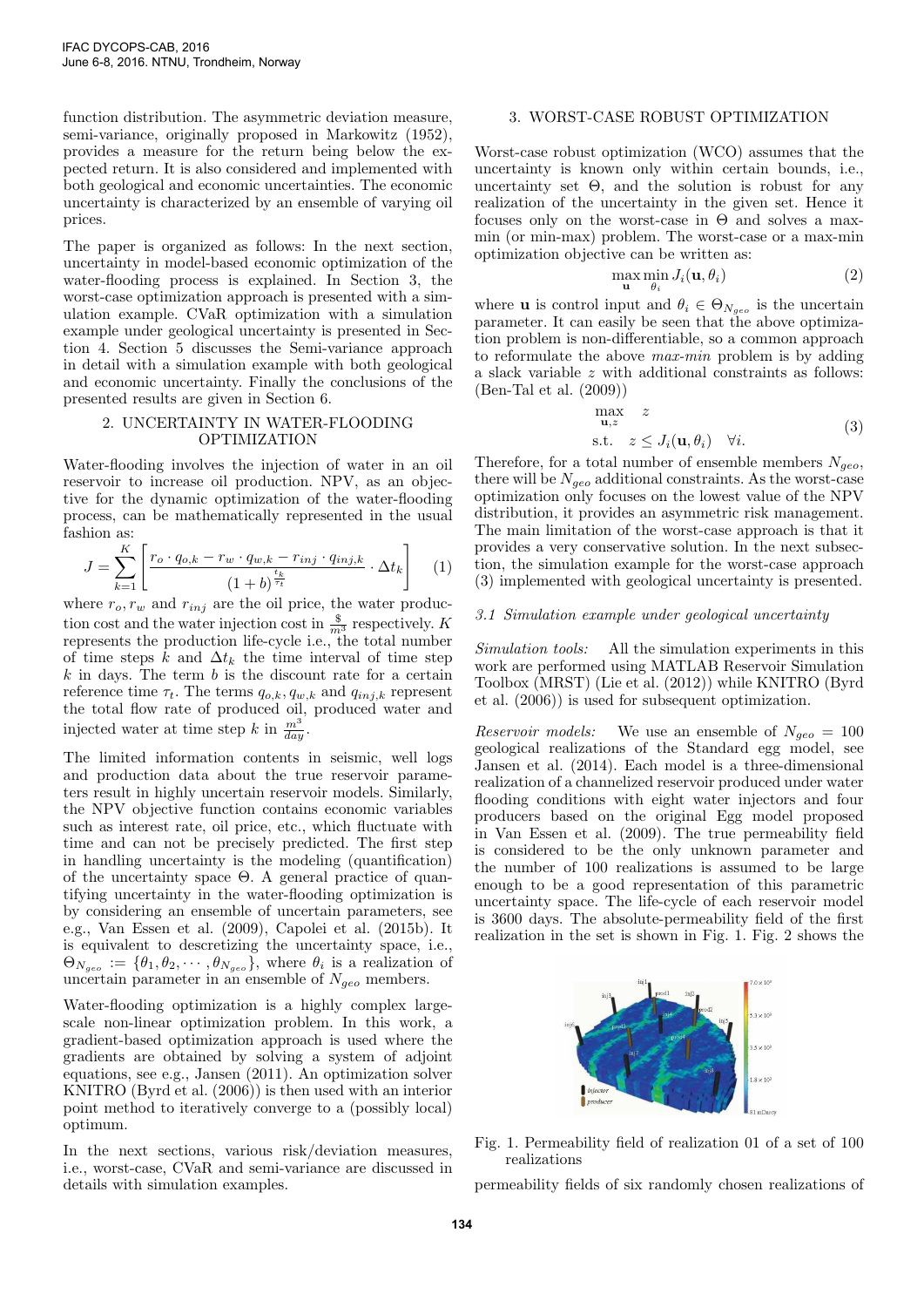the standard egg model in an ensemble of 100 realizations. Each realization in the set is considered as equiprobable.



Fig. 2. Permeability fields of 6 randomly chosen realizations

Economic data for NPV: In this example, all economic parameters are considered as fixed. An un-discounted NPV, i.e., with discount factor  $b = 0$  is used. Other economic parameters, e.g., oil price  $r_o$ , water injection  $r_{inj}$ and production cost  $r_w$  are chosen as  $126\frac{\$}{m^3}$ ,  $6\frac{\$}{m^3}$  and  $19\frac{\$}{m^3}$  respectively.

Control input: The control input u involves injection flow rate trajectories for each of the eight injection wells. The minimum and the maximum rate for each injection well are set as  $0.2 \frac{m^3}{day}$  and  $79.5 \frac{m^3}{day}$  respectively. The production wells operate at a constant bottom-hole pressure of 395bar. The control input u is reparameterized in control time intervals with input parameter vector  $\varphi$ . For each of the eight injection wells, the control input u is reparameterized into ten time periods of  $t_{\varphi}$  of 360 days during which the injection rate is held constant at value  $\varphi_i$ . Thus the input parameter vector  $\varphi$  consists of  $N_u = 8 \times 10 = 80$ elements.

Control strategies: A mean optimization (MO) has been proposed in Van Essen et al. (2009), where an average NPV is maximized with an ensemble of geological model realization given as follows:

$$
J_{MO} = \frac{1}{N_{geo}} \sum_{i=1}^{N_{geo}} J_i(\mathbf{u}, \theta_i)
$$
 (4)

This mean optimization (MO) approach is a so-called risk-neutral approach. It includes the uncertainty in the optimization framework and shows its effect by a distribution of NPV. But it does not aim at minimizing the negative effects, i.e., it does not reduce/shape the obtained NPV distribution. It also provides an upper bound on the maximal achievable average NPV for a given uncertainty ensemble. MO is compared with the worst-case optimization.

## 3.2 Results

The obtained MO and the WCO optimal strategies are applied to the ensemble of 100 reservoir model realizations, resulting in 100 different NPVs. The corresponding PDFs are obtained by approximating a non-parametric Kernel Density Estimation (KDE) with MATLAB routine 'ksdensity' on these NPV data values as shown in Fig. 3. MO shows the highest achieved average NPV with a longer lower tail. It does not attempt to reduce/shape the NPV distribution. With WCO, as expected, the worst-case value (lower bound) is increased with a decrease in the average value. The increase in worst case also effect the achievable best case in this case. The results are summarized in Table 1.



Fig. 3. NPV distribution comparison of MO and WCO

Table 1. % change of the worst-case and the average values with WCO

|                           | MО   | <b>WCO</b> | % change          |
|---------------------------|------|------------|-------------------|
| Average in million USD    | 45.3 | 44.6       | $1.54\%$ decrease |
| Worst-case in million USD | 41.6 | 43.1       | $3.60\%$ increase |

Another way to use the WCO problem is to optimize a weighted objective of worst-case and the MO as follows:

$$
J_{MWCO} = J_{MO} + \lambda J_{WCO}
$$
 (5)

where  $J_{WCO}$  represents the WCO optimization objective, as in (2) and  $\lambda \in \mathbb{R}$  is a weighting parameter. The formulation in (5), gives a decision maker a preference to obtain an increase in the worst case for a given value of the mean or vice versa. This approach is not implemented in this work. The WCO can easily be extended with the economic uncertainty, see e.g., Siraj et al. (2015b).

## 4. CONDITIONAL VALUE-AT-RISK (CVAR) OPTIMIZATION

Conditional Value-at-Risk (CVaR), introduced in Rockafellar and Uryasev (2002), is a popular tool for managing risk in finance. CVaR indicates the average of the  $\beta$ -tail of the worst cases of a distribution. It addresses the overly conservative solution of the worst case optimization by considering a class of worst cases and offers an asymmetric shaping of the objective function distribution. It is similar to the Value-at-Risk (VaR) or chance constrained optimization (Schwarm and Nikolaou (1999)), which is a percentile of a loss/gain distribution.

For a random variable  $\Psi$  with cumulative distribution function  $F_{\Psi}(z) = P{\Psi \leq z}$ , the VaR  $(\alpha_{\beta})$  and CVaR  $(\phi_{\beta})$  of  $\Psi$  with confidence level  $\beta \in ]0,1[$  are given as:

$$
\alpha_{\beta}(\Psi) = \min\{z|F_{\Psi}(z) \leq \beta\},
$$
  

$$
\phi_{\beta}(\Psi) = \mathbb{E}[\Psi|\Psi \leq \alpha_{\beta}].
$$

For a function  $f(u, \theta)$  that represents a loss distribution, where  $u \in U \subseteq \mathbb{R}^m$  is the decision vector and  $\theta \in \mathbb{R}^n$ is a random vector representing uncertainties, Rockafellar and Uryasev (2002) have introduced a simpler auxiliary function  $F_\beta$  on  $U \times \mathbb{R}$  defined as follows:

$$
F_{\beta}(u,\alpha) = \alpha + \frac{1}{1-\beta} \int_{\theta \in \mathbb{R}^n} [f(u,\theta) - \alpha]^+ p(\theta) d\theta \qquad (6)
$$

where  $[t]^+ := \max\{t, 0\}$ . Rockafellar and Uryasev (2002) have shown that the  $β$ −CVaR of the loss associated with any  $u\in U$  can be determined as follows:

$$
\phi_{\beta}(u) = \min_{\alpha \in \mathbb{R}} F_{\beta}(u, \alpha).
$$
 (7)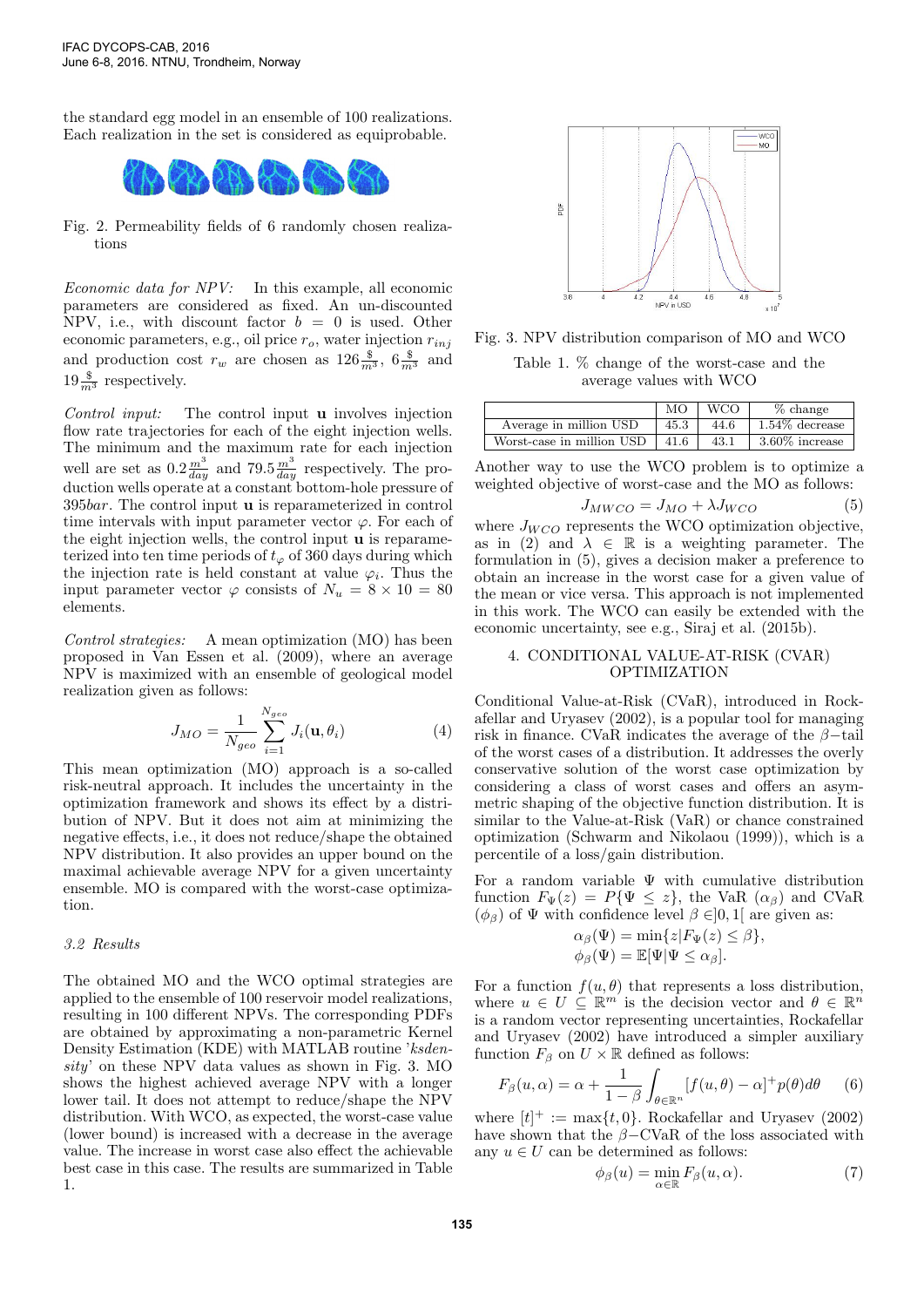Furthermore, minimizing the  $β$ −CVaR of the loss associated with u is equivalent to minimizing  $F_\beta(u, \alpha)$  over all  $(u, \alpha) \in U \times \mathbb{R}$ , in the sense that

$$
\min_{u \in U} \phi_{\beta}(u) = \min_{(u,\alpha) \in U \times \mathbb{R}} F_{\beta}(u,\alpha).
$$
 (8)

In the water-flooding optimization, the mean-CVaR approach can be written by considering the objective as:

$$
J_{MCVaR} = J_{MO} - \omega J_{\phi_{\beta}} \tag{9}
$$

where  $J_{\phi_{\beta}}$  represents the CVaR objective and  $\omega \in \mathbb{R}$  is the weighting parameter. As the sampling of the uncertainty space generates a collection of scenarios  $\theta_1, \cdots, \theta_{N_{geo}}$ , the integral in the CVaR optimization formula Eq. (6) can be approximated by a sum. For the NPV distribution, the CVaR (i.e., the negative of the CVaR value) is then given by:

$$
J_{\phi_{\beta}}(\mathbf{u}, \alpha) = -\alpha - \frac{1}{N_{geo}(1-\beta)} \sum_{i=1}^{N_{geo}} \min\{J_i(\mathbf{u}, \theta_i) - \alpha, 0\}
$$

The  $J_{\phi_{\beta}}$  is still non-differentiable. A common approach, like in the max-min problem considered before, is to reformulate the problem using slack variables and additional constraints as follows:

$$
J_{\phi_{\beta}}(\mathbf{u}, \alpha) = \{-\alpha - \frac{1}{N_{geo}(1-\beta)} \sum_{i=1}^{N_{geo}} t_i\},\
$$
s.t. 
$$
\begin{cases} t_i \leq J_i(\mathbf{u}, \theta_i) - \alpha \\ t_i \leq 0 \end{cases} \forall i.
$$

Therefore, the optimization problem Eq. (9) (excluding the system dynamics, initial conditions and input bound constraints) can be re-written as:

N

$$
\max_{u,\alpha,t} \{ \frac{1}{N_{geo}} \sum_{i=1}^{N_{geo}} J_i(\mathbf{u}, \theta_i) + \omega \alpha + \omega \frac{1}{N_{geo}(1-\beta)} \sum_{i=1}^{N_{geo}} t_i \},
$$
  
s.t. 
$$
\begin{cases} t_i \leq J_i(\mathbf{u}, \theta_i) - \alpha & \forall i. \\ t_i \leq 0 & \forall i. \end{cases}
$$

## 4.1 Simulation example under geological uncertainty

The geological model uncertainty ensemble, economic parameters and the control inputs are the same as used in the previous simulation example. The CVaR problem is optimized for different values of  $\omega \in \{0.5, 2, 2.5\}$ . As there are no well-defined rules on how to choose  $\omega$ , these values are randomly chosen. The confidence interval  $\beta$  is 80%. Hence the CVaR equals the average of the last 20% of the worst-case values. In the case of an ensemble size of 100, it is the average of the worst 20 NPV values from the ensemble. The obtained CVaR optimal strategies with different  $\omega$  are applied to the ensemble of 100 reservoir model realizations, resulting in 100 different NPVs. The corresponding PDFs are obtained by approximating KDE with MATLAB routine 'ksdensity' on these NPV data values as shown in Fig. 4. It can be observed in the figure that the NPV distribution resulting from MO has a long lower tail. All CVaR strategies provide an improvement in the worst-cases but this improvement is achieved at an expense of compromising the best-cases. The results highly depend upon the chosen uncertainty ensemble and on the weighting parameter  $\omega$ . In this case,  $\omega = 0.5$  provides better results in terms of improving the worst-cases with



Fig. 4. NPV distribution comparison of MO and CVaR for different  $\omega$ 

a minimum decrease of best-cases. The The average value is also decreased with increasing  $\omega$ .

These optimization problems are highly non-convex and computationally very demanding. A server computer having 20 physical cores is used with the MATLAB parallel computing toolbox to reduce the time of computation. Due to the non-convexity of the optimization problem, many local optima are attained with different values of  $\omega$ . But as it is computationally extremely demanding optimization problem, we have not solved the problem for local minima.

Furthermore, the approximation of the CVaR risk measure in (6) provides a numerically stable estimate of CVaR with a higher number of uncertainty samples (Rockafellar and Uryasev (2002)). In water-flooding optimization, increasing the number of geological realizations will give a better CVaR approximation but at the cost of increasing the computational complexity. This approach can also be easily extended to include economic uncertainty, see e.g., Siraj et al. (2015b).

#### 5. SEMI-VARIANCE OPTIMIZATION

Standard semi-deviation or semi-variance has been originally proposed by Markowitz (1952). It measures the downside risk of an objective function distribution. According to the axiomatic approach of deviation measures (Artzner et al. (1999)), it is not a coherent or averse measure but it still provides an asymmetric treatment of the NPV distribution. For the random variable  $\Psi$ , the semivariance can be defined as:

$$
Var_{+}(\Psi) = \mathbb{E}[\max{\{\Psi - \mathbb{E}\Psi, 0\}}]^{2},
$$
 (10)

$$
Var_{-}(\Psi) = \mathbb{E}[\max{\{\mathbb{E}\Psi - \Psi, 0\}}]^2,
$$
 (11)

where  $\text{Var}_+$  defines the spread of the values of  $\Psi$  greater than the mean EΨ, and Var<sup>−</sup> characterizes the spread of the lower tail. As with the NPV gain distribution, the worst-case loses, i.e., the lower tail of the NPV distribution, is the main concern. Therefore, Var<sup>−</sup> is minimized in a weighted mean-semi-variance (MSV) optimization given as follows:

$$
J_{MSV} = J_{MO} - \gamma J_{\text{Var}_-} \tag{12}
$$

where  $J_{MO}$  is the average objective as in (4),  $J_{Var}$ represents the semi variance objective and  $\gamma \in \mathbb{R}$  is the weighting parameter of the semi-variance term. Due to the different units of semi variance and mean,  $\gamma$  plays a role of a scaling parameter as well.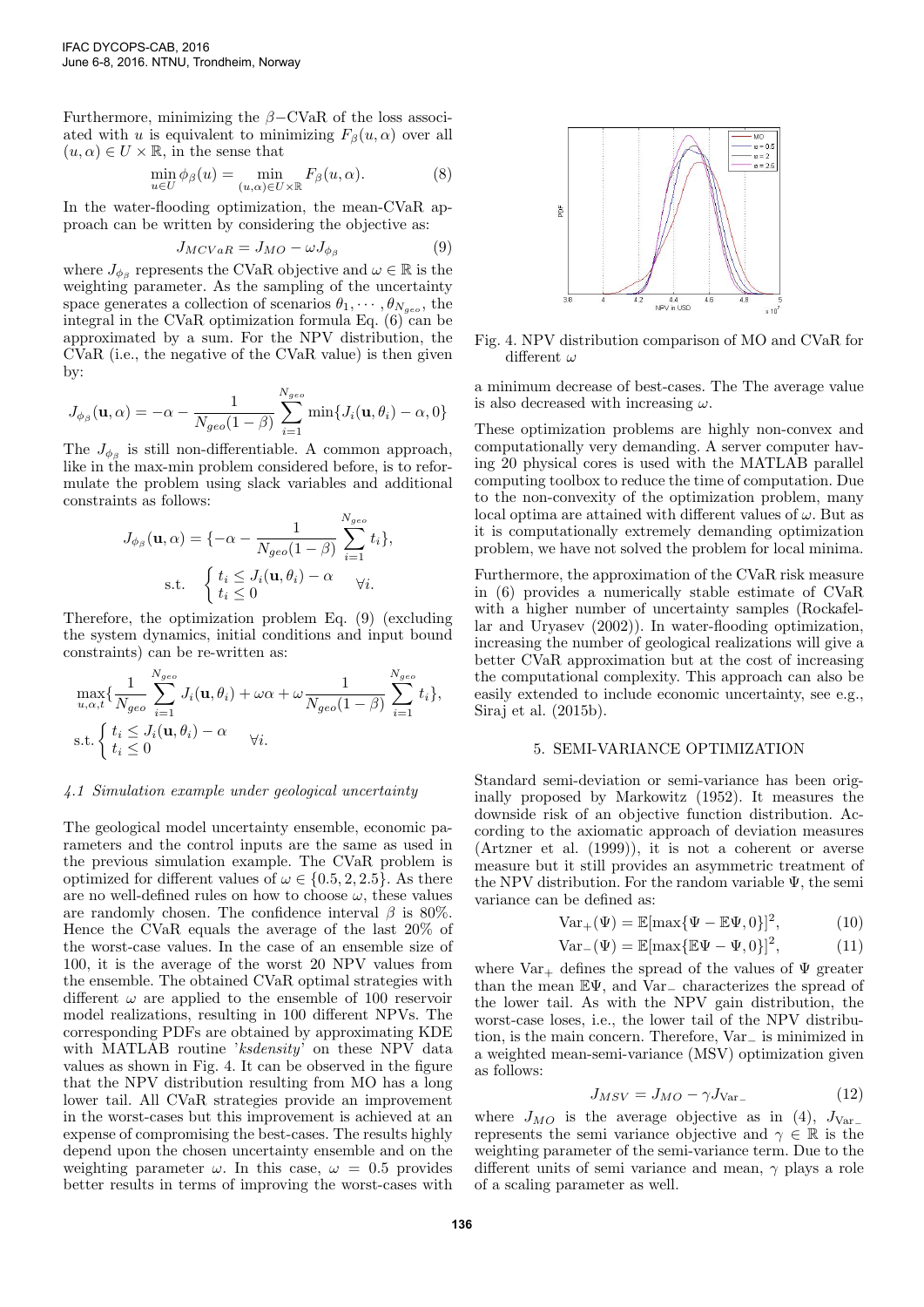Consider the case of geological uncertainty with an ensemble of  $N_{qeo}$  model realizations. The sample semi-variance can be given as:

$$
J_{\text{Var}_{-}} = \frac{1}{(N_{geo} - 1)} \sum_{i=1}^{N_{geo}} \max\{J_{MO} - J_i, 0\}^2.
$$
 (13)

Therefore, Eq. (12) becomes:

$$
J_{MSV} = J_{MO} - \gamma \frac{1}{(N_{geo} - 1)} \sum_{i=1}^{N_{geo}} \max\{J_{MO} - J_i, 0\}^2.
$$

The above  $J_{MSV}$  is non-differential due to the 'max' operator. A common approach, as seen in the previous worstcase and CVaR cases, is to replace the 'max' operator with additional constraints. The Mean-semi variance optimization problem can then be written as follows:

$$
J_{MSV} = J_{MO} - \gamma \frac{1}{(N_{geo} - 1)} \sum_{i=1}^{N_{geo}} t_i^2,
$$
  
s.t. 
$$
\begin{cases} t_i \geq J_{MO} - J_i & \forall i. \\ t_i \geq 0 & \forall i. \end{cases}
$$
 (14)

#### 5.1 Simulation example under geological uncertainty

The geological model ensemble, economic parameters and the control inputs are the same as used in the previous simulation examples. The Mean-semi variance problem is optimized for different values of  $\gamma \in \{2 \times 10^{-8}, 3 \times$  $10^{-8}, 5 \times 10^{-8}$ . These values are randomly chosen. The corresponding PDFs are obtained by approximating KDE with MATLAB routine 'ksdensity' and are displayed in Fig. 5. In this case, the NPV distributions are shifted to



Fig. 5. NPV distribution comparison of MO and Meansemi variance for different  $\gamma$ 

the left to minimize the semi variance. Though the semi variance (the lower-tail spread) is reduced, both the worstcases and the mean are also reduced. Hence this does not provide an attractive solution with the given geological uncertainty.

## 5.2 Simulation example under economic uncertainty

Economic uncertainty is also considered for the semivariance optimization. The results of economic uncertainty with worst-case and CVaR optimization have been given in Siraj et al. (2015b). The economic variables that govern the NPV, especially the oil price  $r<sub>o</sub>$ , vary drastically over time and can not be precisely predicted. These unknown variations of future oil prices are the key source of economic uncertainty. Therefore in this work, only varying oil prices are used to characterize economic uncertainty. A finite number of scenarios  $\eta_i, i = 1, \cdots, N_{eco}$  are considered to characterize the economic uncertainty. There are various ways to predict the future values of the changing oil prices. For this work a simplified Auto-Regressive-Moving-Average (ARMA) model is used to generate oil price timeseries. The ARMA model is shown below:

$$
r_{o_k} = a_0 + \sum_{i=1}^{6} a_i r_{o_{k-i}} \tag{15}
$$

where  $a_i$  are the randomly selected coefficients.

The oil price scenarios with a base oil price of  $471 \frac{\$}{m_3^3}$  and an ensemble size,  $N_{eco}$  = 100 are generated as shown in Fig. 6. The remaining economic parameters and the



Fig. 6. Oil price scenarios with ensemble size  $N_{eco} = 100$ 

control inputs are the same as in the previous examples. A single realization of the standard egg model as shown in Fig. 1 is used.

## 5.3 Results

The Mean-semi variance problem with economic uncertainty is optimized for different values of  $\gamma \in \{5 \times 10^{-8}, 8 \times$  $10^{-8}$ ,  $1 \times 10^{-7}$ . These values are randomly chosen. The obtained strategies are applied to the single reservoir model with 100 oil price scenarios, resulting in 100 NPV values. The corresponding PDFs are shown in Fig. 7. In this



Fig. 7. NPV distribution comparison of MO and Meansemivariance for different  $\gamma$ 

case, the semi variance is reduced and it still improves the worst cases unlike the case in geological uncertainty. The improvement is achieved at the cost of compromising the mean and the best cases.